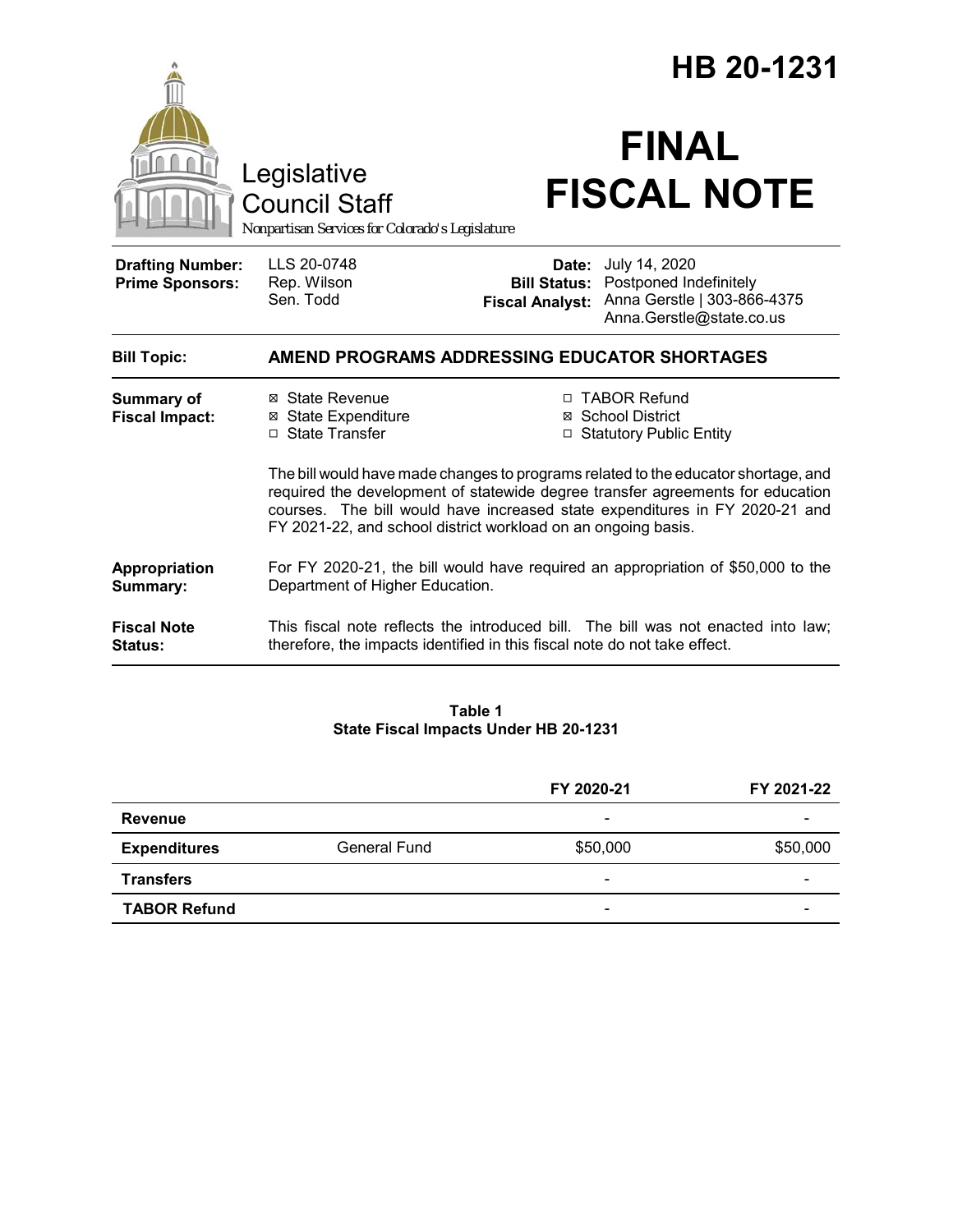July 14, 2020

## **Summary of Legislation**

The bill makes changes to state law related to programs intended to address the educator shortage. Current law contains a grow your own educator program that allows students in their final 36 credits at an institution of higher education to be a teacher of record at a local education provider (LEP), as well as a grant program for LEPs to cover tuition costs for teachers of record. The bill repeals and reenacts the program, including the grant program, as discussed below.

**Grow your own educator program.**Under the bill, grow your own educator programs allow high school students to participate in a teacher preparation pathway in which the student receives college credit towards an education or related degree at an institution of higher education. The Colorado Department of Education (CDE) and Department of Higher Education (DHE) must create collaborations between an LEP and institutions of higher education to ensure transferrable credit towards an applicable degree.

**Scholarship program.** The State Board of Education (SBE) must create a grow your own scholarship program providing \$5,000 to students who are enrolled in an educator preparation program, have not yet completed their final 24 credit hours, and agree to work as an educator in public schools upon completion of their credential. The SBE must prioritize applicants who participated in an LEP grow your own educator program and who either complete their field work in a school for the LEP, commit to teaching in a subject in which there is a teacher shortage, or commit to teaching in a rural school district.

Scholarships are funded by unexpended money appropriated to CDE in FY 2019-20 for grow your own educator programs. The money is continuously appropriated until it is exhausted. CDE must report to the education committees of the General Assembly by September 30 for any year in which a scholarship is awarded.

**Teacher of record licenses.** The bill modifies the teacher of record license to allow it to be issued to applicants who are enrolled in an approved educator preparation program but have not completed the required field work, who are enrolled in a teacher of record program, and are employed by a LEP. Teachers of record license is only valid in the LEP in which the licensee is completing the teacher of record program.

**Statewide degree transfer agreements.** The Colorado Commission on Higher Education (CCHE) must work with institutions of higher education and the general education council to negotiate statewide degree transfer agreements for educator preparation programs by July 1, 2022.

## **Background**

House Bill 18-1309 created the grow your own educator program and provided \$1.0 million to CDE for the grant program, to be spent in FY 2018-19 and FY 2019-20, and 0.3 FTE to the Educator Talent Division in CDE for administration. However, CDE has not received any grant applications and none of the grant funding has been spent.

## **State Revenue**

To the extent the changes to the teacher of record license result in additional applications, revenue will increase to the Educator Licensure Cash Fund. The licensing fee, which is subject to TABOR, is \$90. The increase is expected to be minimal.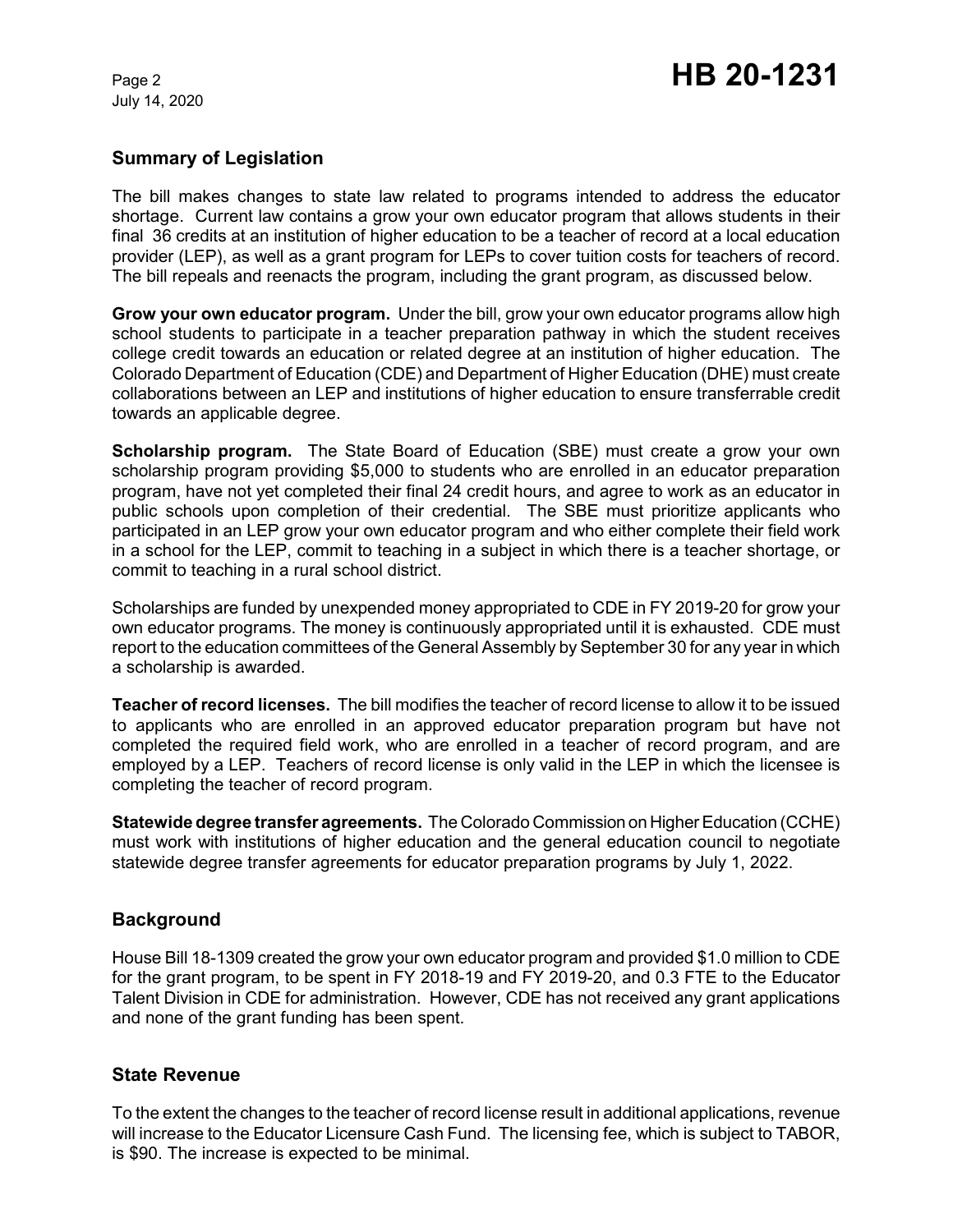## **State Expenditures**

The bill increases state General Fund expenditures for DHE by \$50,000 in FY 2020-21 and FY 2021-22. Costs are listed in Table 2 and discussed below. In addition, the bill modifies the workload and expenditures for CDE.

#### **Table 2 Expenditures Under HB 20-1231**

|                                       | FY 2020-21 | FY 2021-22 |  |  |
|---------------------------------------|------------|------------|--|--|
| <b>Department of Higher Education</b> |            |            |  |  |
| <b>Contract Staff</b>                 | \$20,000   | \$20,000   |  |  |
| <b>Convening Costs</b>                | \$30,000   | \$30,000   |  |  |
| <b>Total Cost</b>                     | \$50,000   | \$50,000   |  |  |

**Department of Higher Education.** DHE requires \$50,000 in FY 2020-21 and FY 2021-22 to negotiate and implement statewide degree transfer agreements for education by July 1, 2022. These costs include \$20,000 per year for contract staff to manage the process, and \$30,000 per year to convene a series of meetings with the state institutions of higher education. Based on the statewide degree transfer agreements developed for engineering, it is expected that 10 agreements will be negotiated and that three meetings are required to negotiate each agreement, at a cost of \$2,000 each. The fiscal note assumes that half will be held in FY 2020-21 and half in FY 2021-22.

**Institutions of higher education.** The bill increases the workload for state institutions of higher education to negotiate and implement statewide transfer agreements, to collaborate with LEPs on the creation of grow your own educator programs, and for DHE to support and encourage these collaborations. No change in appropriations is required.

**Colorado Department of Education.** The bill modifies the workload and expenditures for CDE, which will no longer administer the grant program and instead will implement the scholarship program. Based on the funding remaining from the grant program, the fiscal note estimates that up to 200 scholarships of \$5,000 each will be awarded over multiple years. The 0.3 FTE initially provided for the grant program will instead administer the new scholarship program; no change in staffing levels is required.

In addition, the bill increases workload for CDE to modify the teacher of record license and handle additional applications.

# **School District**

The bill increases workload for school districts that choose to collaborate with institutions of higher education to implement grow your own educator programs, as defined in the bill. Workload will vary by district.